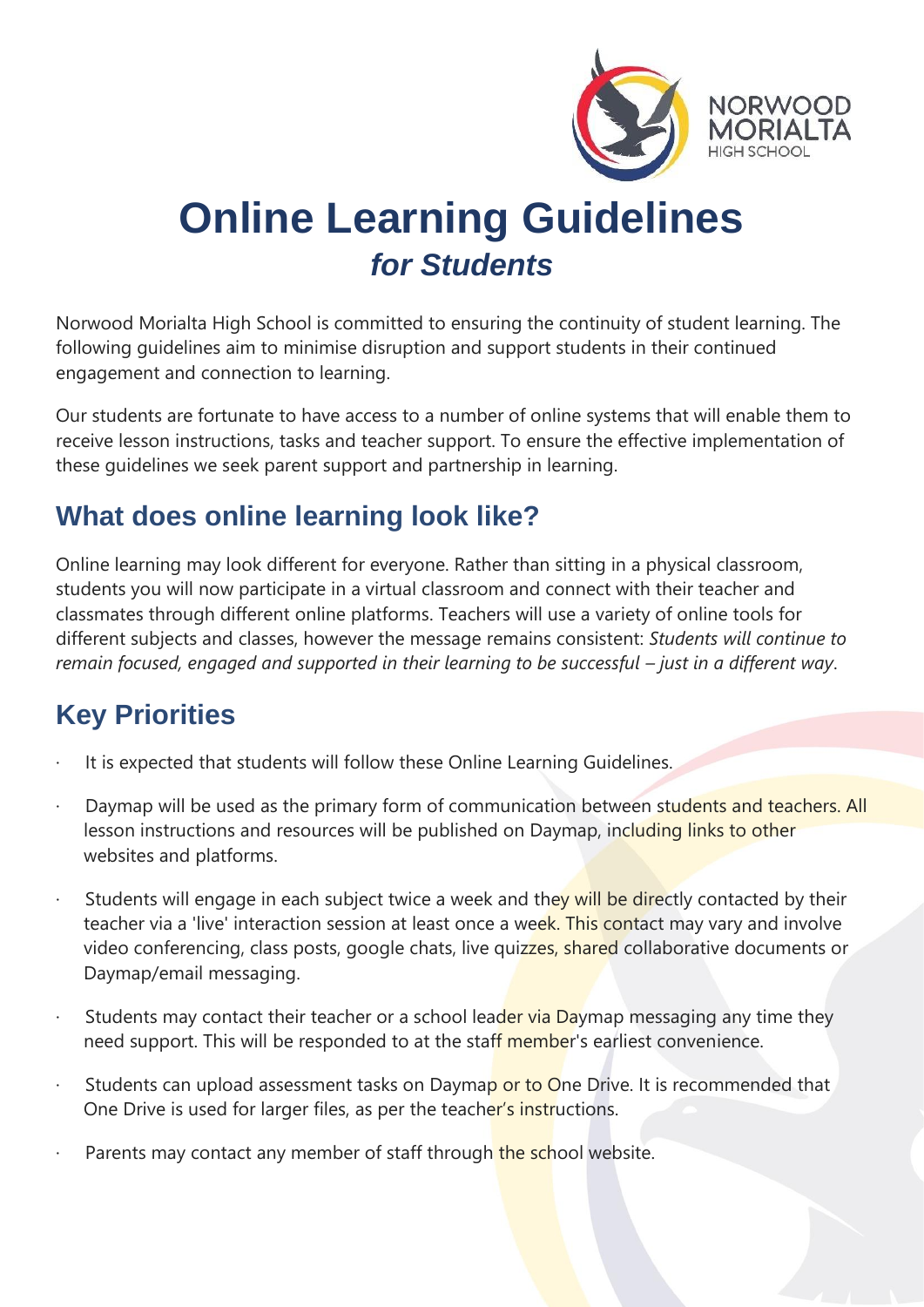## **Expectations and Guidelines**

To ensure the effective and consistent delivery of teaching and learning programs all students are expected to follow these guidelines:

**Set up a suitable learning space** in your home, if possible

**Check Daymap** every morning

#### **Timetable:**

Undertake learning as per the standard lesson times on your timetable. This includes recess and lunch breaks**.**

#### **Unscheduled lessons and homework:**

Senior campus students who have unscheduled lessons should continue to use this time effectively at home. Middle campus students should focus on completing required work and meeting deadlines, using additional time if required.

#### **Lesson Readiness**

Ensure you are ready for each lesson

Access and follow lesson instructions posted on Daymap.

#### **Lesson instructions:**

Access and follow lesson instructions posted on Daymap.

#### **Changes to existing programs, tasks and due dates:**

Carefully read Daymap lesson notes and messages to make sure that you are aware of any changes to due dates and task requirements.

#### **Subject Support:**

Access support for subjects by contacting teachers directly via Daymap messaging.

Teachers will be available for support during lessons.

#### **Work completion:**

Adhere to deadlines and submit work to Daymap following teacher instruction. Complete all work set outside of scheduled lesson times.

#### **Video conferencing or live chats:**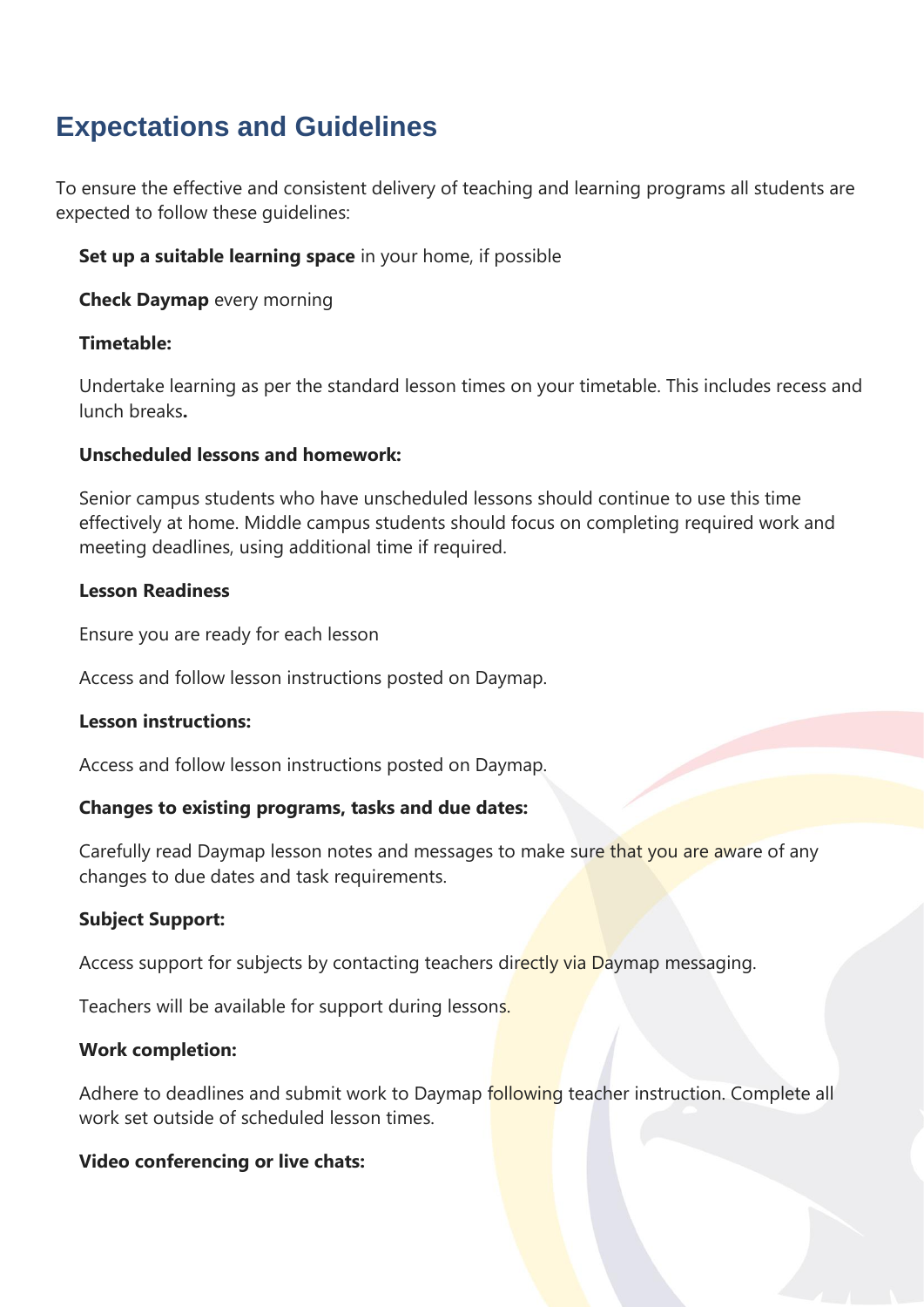Students will have an opportunity to interact with their teacher and classmates weekly via online group chats, class posts, shared collaborative documents or video chats. Students will be notified of the 'online' interactive session at least 24 hours in advance via Daymap. This will be an opportunity for discussion, collaboration and clarification.

Students may wish to connect with other students outside of the live activity to collaborate on tasks and offer each other support.

#### **Students are expected to:**

Join sessions on time

Use appropriate names for log-in details

Follow their teacher's expectations and instructions, as per a normal lesson

Engage respectfully and use appropriate language with all participants. Any student who behaves inappropriately may be uninvited or have their audio or image turned off

Be prepared for the 'online' interactive session. Students should review the task or materials prior to the 'online' lesson, so that they can use the time while online to ask questions, do collaborative work and connect with others in their class

Seek permission of all participants before commencing any recording

Actively participate and contribute in group discussions/collaborations

Mute their microphone, unless speaking

Wear a school uniform top (ie polo, shirt or jumper) for 'live' sessions.

#### **Breaks:**

It is recommended that students take short breaks between lessons and regular scheduled breaks (recess and lunch) that involve non-screen activities. During the longer breaks we encourage students to: exercise, spend time with family, play a board game, have a snack, chat with a friend, etc.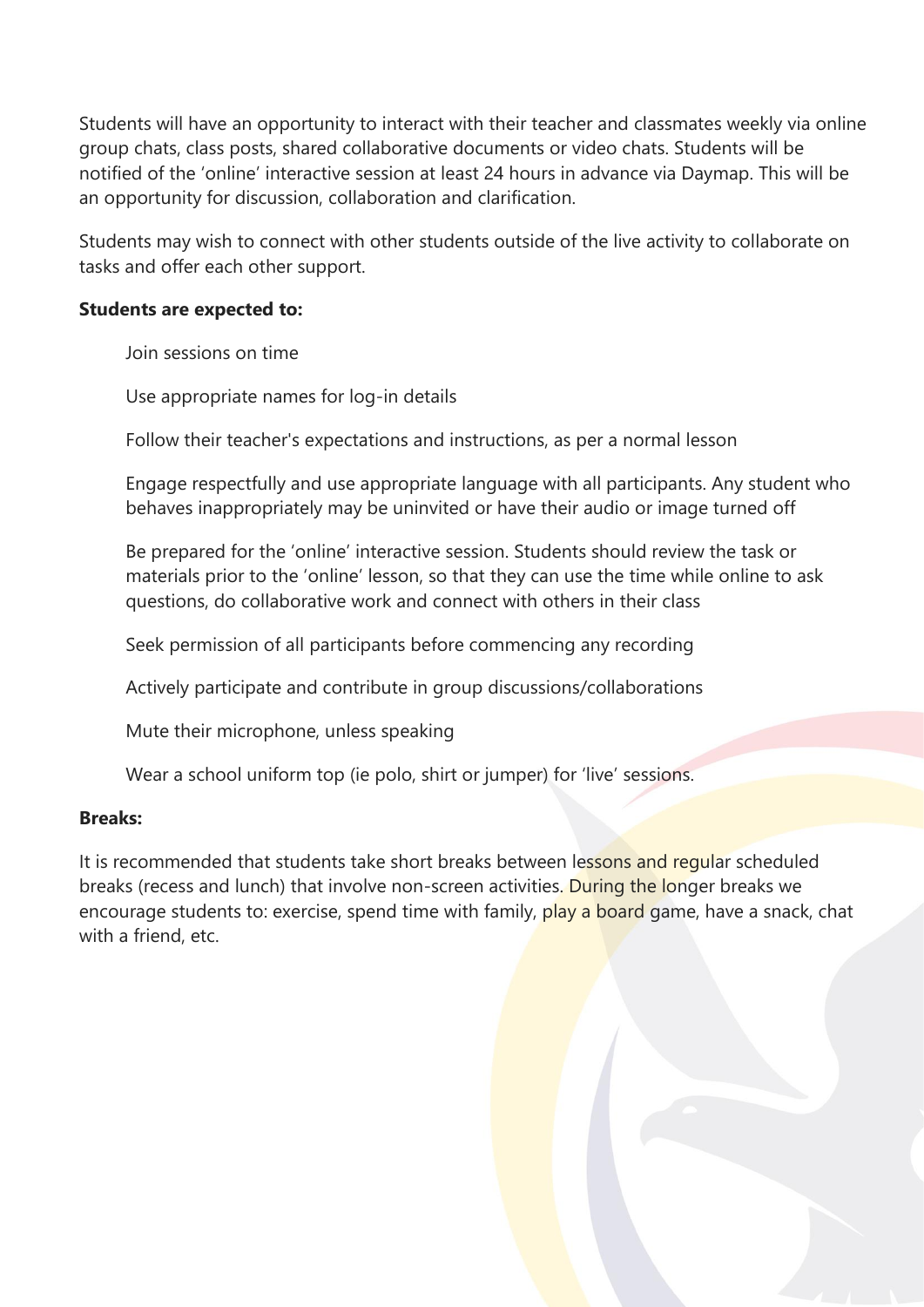# **Responsible Student Behaviour, Attendance and Support**

All students are expected to actively participate in online learning by attending 'live' lessons and completing both formative and summative tasks. Like in a physical classroom, teachers will be monitoring your participation, engagement and understanding of the work.

#### **Responsible student behaviour:**

During 'live' sessions students are expected to follow school normal rules and demonstrate appropriate behaviour, such as punctuality, respectful language and following your teacher's instructions.

We understand that a 'live' online learning environment is different to the normal classroom and it is important that teachers negotiate 'live learning' expectations with their classes. Some of these student expectations should include:

- **Using appropriate names for login details**
- Engaging respectfully and using appropriate language with all participants. Any student who behaves inappropriately may be uninvited or have their audio or image turned off.
- Wearing a school uniform top (ie polo, shirt or jumper) for 'live' sessions.

*Please refer to 'Student Expectations' for more information.*

Teachers should direct serious breaches of behaviour to the respective LCL via Daymap or email.

#### **Attendance:**

- **EXTER 15 Student attendance will be marked by their subject teachers for the weekly scheduled** 'live' lessons. This may involve a message, online chat, classroom post, collaborative discussion and or video-conference.
- Daymap will show a tick for student presence at the session or a cross for absence.
- Parents are encouraged to contact the school for any absences as per our usual procedures.

#### **Support:**

Students and parents are encouraged to seek support by contacting the relevant teacher in Daymap or via the 'Contact Us' page on our website [https://www.nmhs.sa.edu.au/contact-staff/.](https://www.nmhs.sa.edu.au/contact-staff/) Teachers will make every effort to respond to student **Daymap** questions during the scheduled lesson.

All students are expected to actively participate in online learning by attending 'live' lessons and completing both formative and summative tasks. Like in a physical classroom, teachers will be monitoring your participation, engagement and understanding of the work.